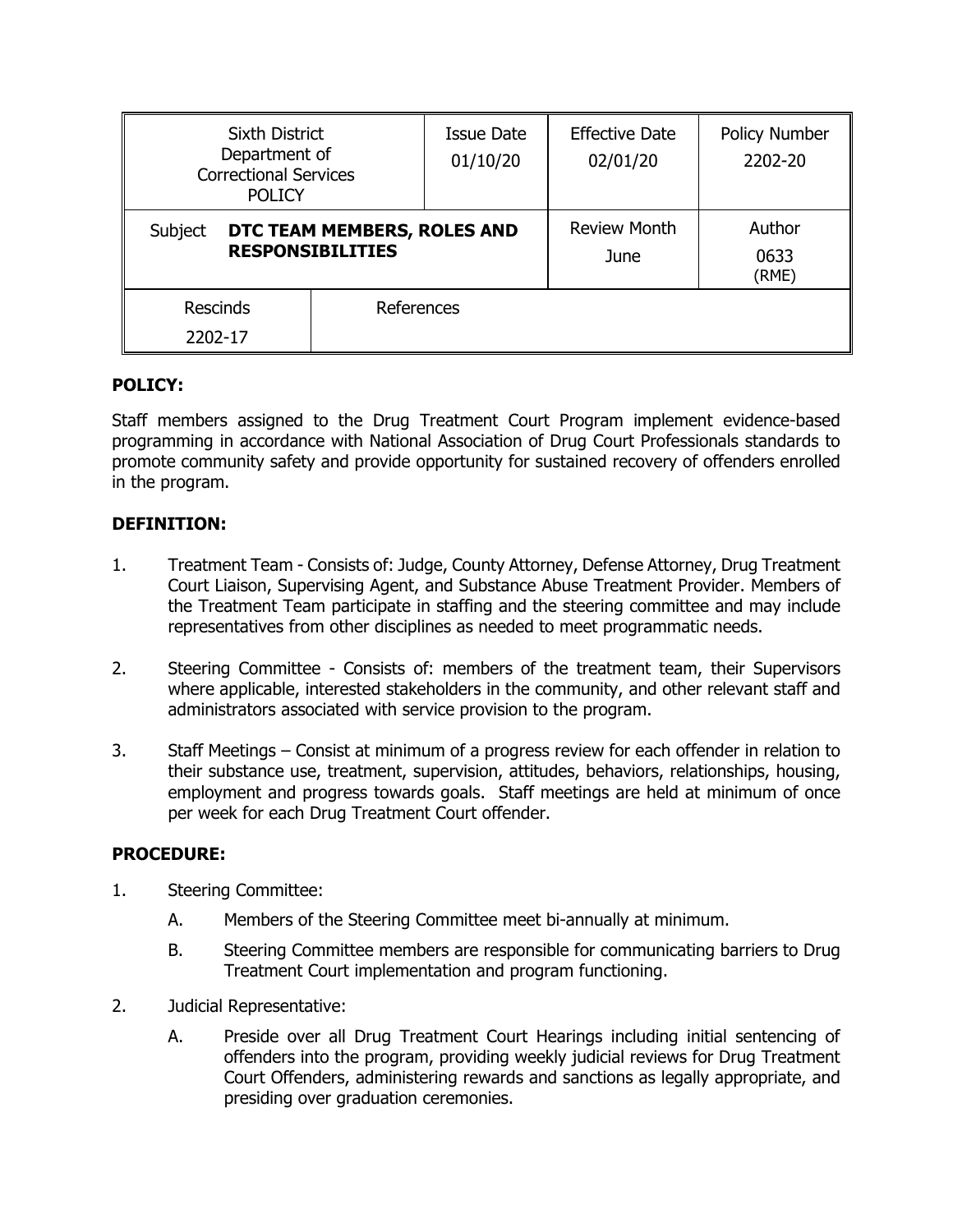### **POLICY NUMBER 2202-20 PAGE 2 OF 4**

## **PROCEDURE:** (continued)

- B. Attend weekly staff meetings and gather information about offender's progress or lack of, prior to court.
- C. Attend Steering Committee meetings.
- D. Develop knowledge of and assist with implementation of evidence based practice and Key Components of Drug Treatment Court Programs. Model empirically based interactions with offenders. Help educate other judges and the community about the Drug Treatment Court Program.
- 3. County Attorney:
	- A. Review cases and make Drug Treatment Court Program referrals.
	- B. Participate in staff meetings prior to Drug Treatment Court.
	- C. Participate in Drug Treatment Court.
	- D. Participate in Steering Committee meetings.
- 4. Defense Attorney:
	- A. Review cases and make Drug Treatment Court Program referrals.
	- B. Participate in staff meetings prior to Drug Treatment Court.
	- C. Participate in Drug Treatment Court.
	- D. Participate in Steering Committee meetings.
- 5. Substance Abuse Treatment Provider:
	- A. Conduct substance abuse assessments and develop treatment plans.
	- B. Provide substance abuse treatment at the level indicated by the assessment.
	- C. Assist offenders in developing continuing care plans.
	- D. Provide evidence-based treatment services.
	- E. Assist with alcohol and drug testing as needed.
	- F. Report treatment progress in staff meetings prior to Drug Treatment Court.
	- G. Participate in Drug Treatment Court.
	- H. Participate in Steering Committee meetings.
- 6. Mental Health Treatment Provider:
	- A. Conduct mental health assessments and provide input as to treatment plan goals.
	- B. Facilitate referrals to appropriate providers when needs are identified.
	- C. Provide offender education around mental health.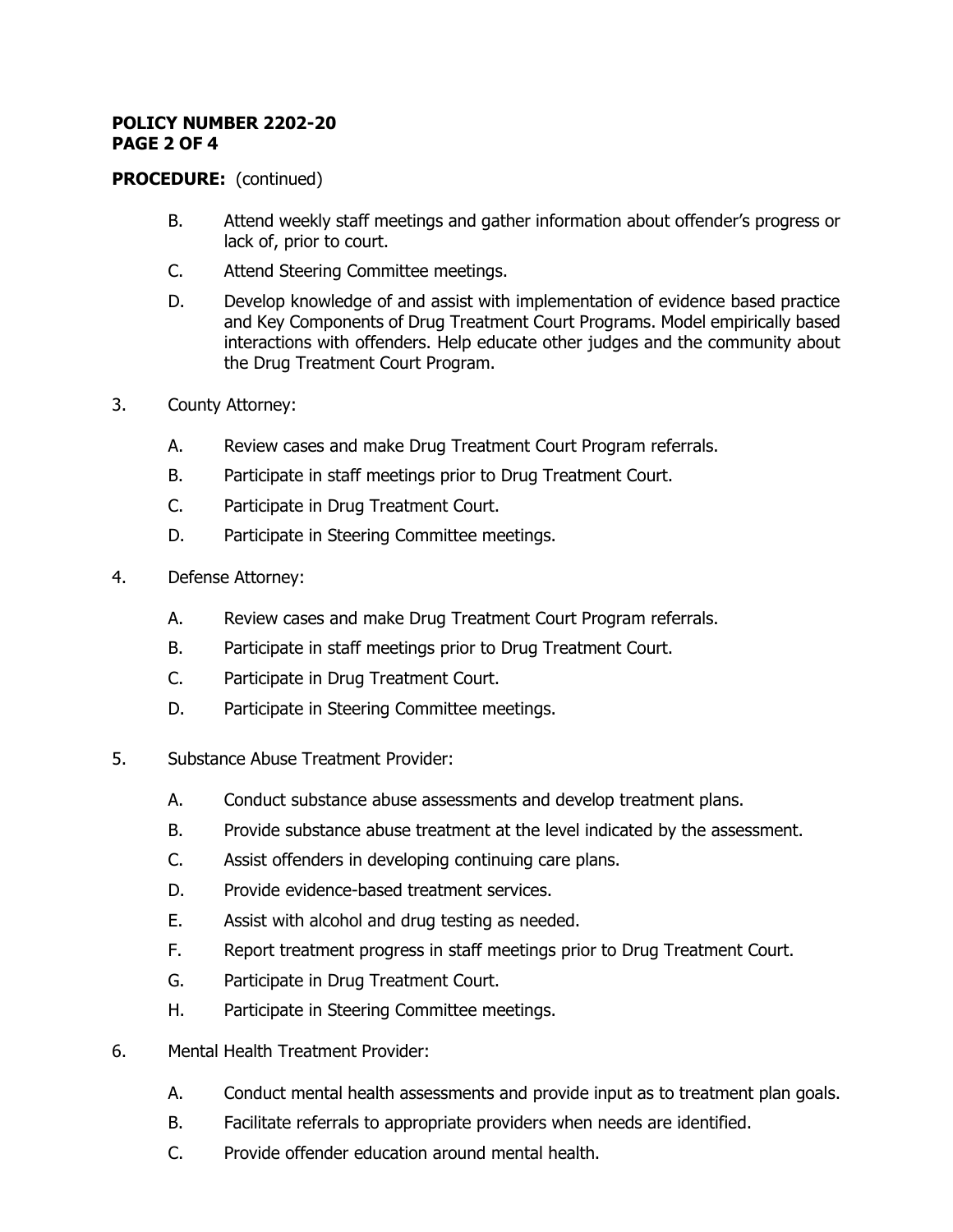#### **POLICY NUMBER 2202-20 PAGE 3 OF 4**

### **PROCEDURE:** (continued)

- D. Provide crisis intervention services as needed.
- E. Participate in steering committee.
- F. Participate in staff meetings.
- 7. Supervising Agent:
	- A. Provide correctional supervision to offenders in the Drug Treatment Court Program.
	- B. Make referrals to appropriate community agencies and monitor follow-through with these services.
	- C. Complete all assessments and case plans as articulated in the Case Management policy (100) based on offender's assessment and needs.
	- D. Review case plan with offender pursuant to Contact/Supervision Standards policy (2203) and make adjustments as needed to promote growth in offenders and ensure community safety.
	- E. Verify information with collateral sources in the community.
	- F. Provide crisis intervention as needed.
	- G. Participate in drug testing, home visits, and curfew checks according to phase requirements and other events or situations.
	- H. Acts as the referral point of contact for possible Drug Treatment Court offenders.
	- I. Complete thorough screenings on potential offenders; provide information to treatment team for consideration of admission.
	- J. Coordinate and facilitate steering committee.
	- K. Ensure staff meeting agenda is accurate and thorough for each meeting.
	- L. Complete weekly progress reports on all Drug Treatment Court offenders and present the information at weekly staffing.
	- M. Gather incentive items and track distribution.
	- N. Attend all court hearings.
	- O. Plan and coordinate service learning projects, special events, graduation ceremonies, and other programmatic activities as required.
	- P. Develops knowledge of and assists with implementation of evidence-based practices and key components of Drug Treatment Court Programs. Model empirically based interactions with offenders.